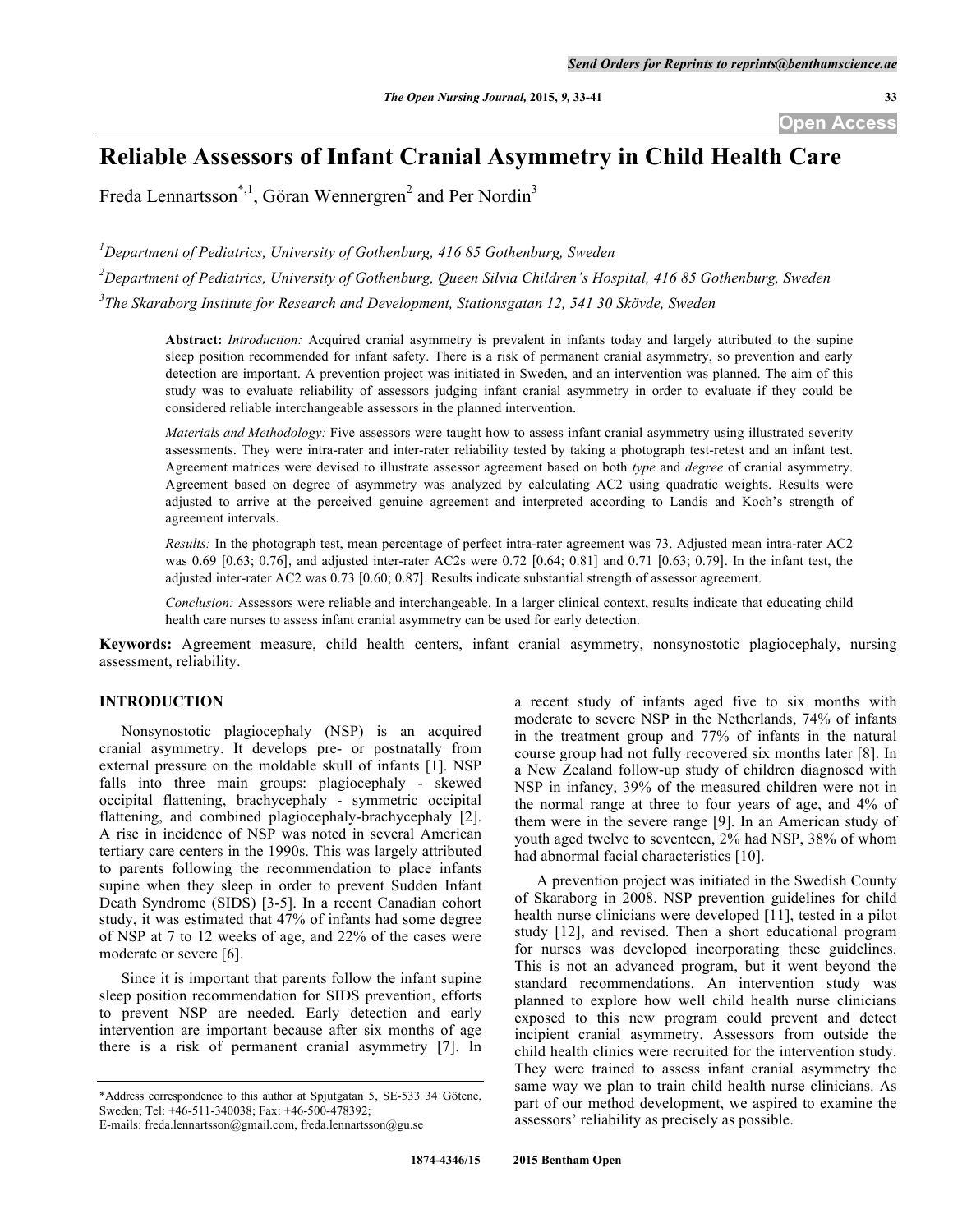Reliability concerns whether a measurement produces similar results under consistent conditions; and items such as physical findings often rely on some degree of subjective interpretation by observers [13]. Quantifying the severity of cranial asymmetry is difficult because many providers use an expert opinion approach that is not well documented and varies by practitioner [14]. Visual rating systems are available for classifying type and severity of NSP and potentially useful [15]. Argenta proposed a system that classifies plagiocephaly and brachycephaly exclusively by the clinical appearance of the child's head [16]. Hylton-Plank *et al*. introduced a 5-level severity scale [17]. Cranial Technologies developed Plagiocephaly and Brachycephaly Severity Assessments with four levels that include five and three scales respectively [18]. Feijen *et al*. found a significant correlation between the subjective assessment of cranial shape by physicians using Argenta's scale system and plagiocephalometry results [19], but the diagnosis of cranial asymmetry remains imprecise [15].

There are several recent studies where cranial asymmetry assessments were done using visual rating systems. Cavalier *et al*. trained primary care pediatricians prior to participation in a plagiocephaly study of newborns by teaching them about the diagnosis of plagiocephaly using Argenta's scale system, but did not reliability test the physicians prior to the study [20]. Mawji *et al*. dealt with reliability by having the two assessors spend eight hours or more conducting assessments together with clinicians at the Head Shape Clinic prior to the study using Argenta's scale system. The two assessors also convened halfway through the year and near the end of data collection to ensure consistency in the assessments [6]. Öhman did a reliability test where 39 physical therapists assessed 30 photographs of infants using the Severity Assessment for Plagiocephy. The photographs were assessed on two occasions with at least one week in between test occasions. Öhman did not train the physical therapists before testing them [21].

The aim of this study was to examine reliability of the assessors in order to evaluate if they could be considered reliable interchangeable assessors in a planned intervention study.

#### **MATERIALS AND METHODOLOGY**

#### **Materials**

The Severity Assessment for Plagiocephaly and the Severity Assessment for Brachycephaly, developed by Cranial Technologies and available online [18], were chosen because they are potentially very useful for the child health care setting. They consist of sets of pictures which serve as a guide because trait development is illustrated stepwise. The Severity Assessment for Plagiocephaly has five sets of pictures, and the Severity Assessment for Brachycephaly has three sets of pictures. Each set of pictures serves as a reminder of a different feature that is important to examine when assessing cranial asymmetry. Although they do not represent exact measurements, the four consecutive pictures in each set illustrate the increasing asymmetry of that particular feature. The increasing asymmetry of each feature is on a continuum, but arbitrarily assigned cut-off levels to indicate mild, moderate and severe are generally accepted

[15, 17]. Scores from 0-3 representing the stepwise changes of increasing asymmetry are attached to the four pictures in each set creating a scale, where 0 designates no asymmetry, 1 designates mild asymmetry, 2 designates moderate asymmetry, and 3 designates severe asymmetry.

For guidance in the assessment, three sets of pictures could be used when assessing photographs. These three sets of pictures were copied onto the photograph test score sheets - plagiocephaly posterior flattening, brachycephaly posterior flattening, and brachycephaly lateral view flattening. Six sets of pictures were copied onto infant test score sheets.

Fifty photographs of infant heads depicting a variety of asymmetry features with differing degrees of asymmetry were selected from plagiocephaly and brachycephaly websites. Some photographs were considered to depict normal head shape. Nineteen vertex view photographs, i.e. seen from above, and 31 lateral view photographs were used. There were more lateral view photographs because these depict many features of a child that assessors might be misled by inadvertently, whereas vertex view photographs depict few features. Several photographs that were not straightforward were purposely selected to encourage assessors to deliberate very carefully. For instance, in one photograph it was unclear if the head was actually skewed or merely turned to the side.

#### **Participants**

The five assessors recruited externally for the intervention, four registered nurses and one medical secretary, participated in the reliability study. There were no particular educational prerequisites for these assessors. They were taught how to do assessments and then their reliability was tested by assessing cranial asymmetry in photographs and infants. All five assessed photographs, and four of them assessed infants. One was missing when infants were assessed due to late recruitment.

Six infants participated in the study when they attended their four month child health check–up. It was a convenience sample on a specific day when we could get a number of infants and the assessors together. Parents gave permission for their infant to participate and held their infant in the requested position during the assessments.

The project leader developed the photograph and infant tests, and also took the tests in order to be a reliability-tested possible fill-in for the intervention. The project leader has ten years of clinical experience assessing infant cranial asymmetry and instructs child health care nurses about cranial asymmetry detection. The project leader therefore served as reference rater in the infant test.

#### **DESIGN**

## **Training of Assessors**

The project leader first organized an education where assessors were specifically trained to assess cranial asymmetry of infants using Cranial Technologies' Severity Assessments. The education consisted of two lessons each lasting two and one half hours. Each lesson included a power point presentation and verbal instructions. The Severity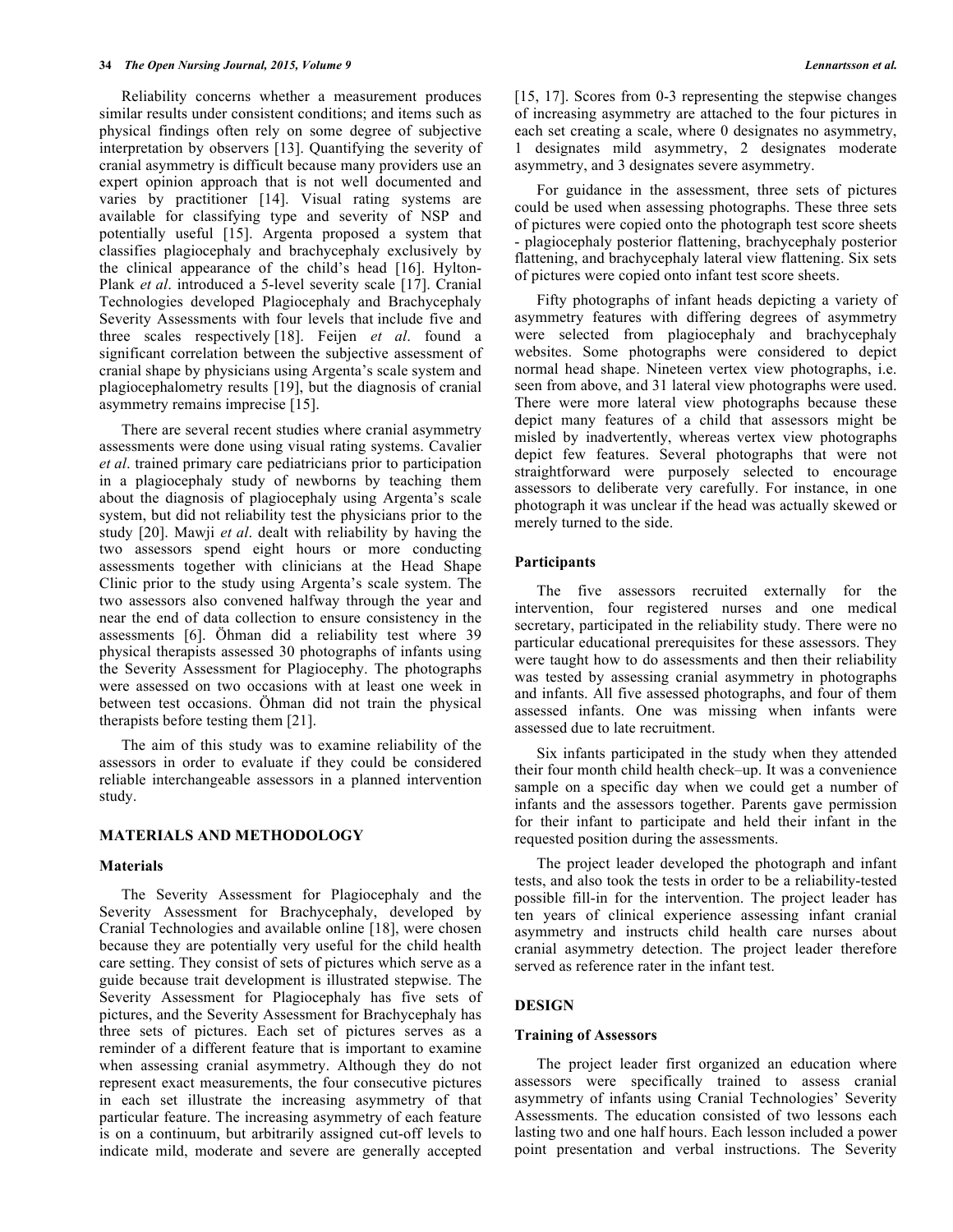Assessments were explained in detail. The assessors were given the opportunity to ask questions, to discuss within the group, and to practice.

# **Reliability Test**

A reliability test was devised in order to evaluate intrarater and inter-rater agreement after assessors had been trained. This consisted of a photograph test and an infant test. The photograph test was designed after Öhman's photograph test in a reliability study of physical therapists assessing plagiocephaly [21]. Fifty colored photographs of infant heads were selected for the photograph test, coded, and sent to assessors. Cranial asymmetry was assessed according to the three sets of pictures on photograph test score sheets. The stepwise pattern of increasing asymmetry in each set of pictures guided the assessors in making decisions. They decided what type and what degree of asymmetry they perceived. Type of asymmetry in vertex view photographs was classified according to what assessors perceived as the most dominant type of asymmetry - *skewed* which refers to plagiocephaly or *flat* which refers to brachycephaly. While vertex view photographs allowed for different skew and flat interpretations, if there was asymmetry in lateral view photographs, it was always *flat* since a skew could not be detected in the lateral view photographs (Fig. **1**)**.**

Vertex view and lateral view photographs were rated for degree of asymmetry using scores from 0-3. After completing the test the first time, the photographs and score sheets were returned to the project leader. The assessors were retested using the same procedure. To avoid recall bias, there was at least one week time lapse between the two occasions and the 50 photographs were re-coded and in a different order on the second occasion.

Since assessing cranial asymmetry in photographs and in infants is not an identical procedure, an infant test was included in order to examine how well assessors performed in a clinical setting. The infant test involved assessing cranial asymmetry in six infants according to the six sets of pictures from the Severity Assessments that were copied onto the infant test score sheets. An assessor was therefore expected to assess six features and record six scores for each infant.

Assessors went into the room one at a time, assessed an infant, and then left the room before the next assessor went into the room. Type of cranial asymmetry could be judged as skewed, flat, a combination of the two, or no asymmetry. Degree of asymmetry was rated using scores from 0-3. Furthermore, half steps, scores half way between 1 and 2 for example, were permitted to increase precision of the judgments, since a lot more information is available when assessing and palpating the heads of infants compared to assessing 2-dimensional photographs.

# **STATISTICAL METHODS AND DATA ANALYSIS**

#### **The Photograph Test**

Descriptive statistics included frequencies, means, percentages, and agreement matrices. Intra-rater and interrater agreement based on degree of asymmetry were analyzed by calculating the AC2 using quadratic weights. Observed values were then adjusted for chance agreement by subtracting the so called critical values in order to arrive at the perceived genuine agreement [22]. Landis and Koch's strength of agreement intervals for categorical data were chosen for interpretation of results [23].

#### **The Infant Test**

Descriptive statistics included frequencies and means. Inter-rater agreement based on degree of asymmetry was analyzed with the AC2 using quadratic weights, adjusted and interpreted as above.

#### **Agreement Matrices**

Agreement matrices were devised to illustrate assessors' agreement regarding both *type* and *degree* of asymmetry in photographs. The three types of asymmetry are labeled vertex view skew, vertex view flat, and lateral view flat, and they are arranged in that order in the columns and rows of a matrix. Four degrees of asymmetry, that is 0–3, are also included in the columns and rows, creating "four by four blocks" along the diagonal of a matrix.

Each intra-rater matrix illustrates one assessor's testretest agreement when the same 50 photographs were

Normal head shape, vertex view



Skewed asymmetry, vertex view



Flat asymmetry, lateral view

**Fig. (1).** Photographs of infant cranial shape similar to those used in the photograph test (parental consent obtained).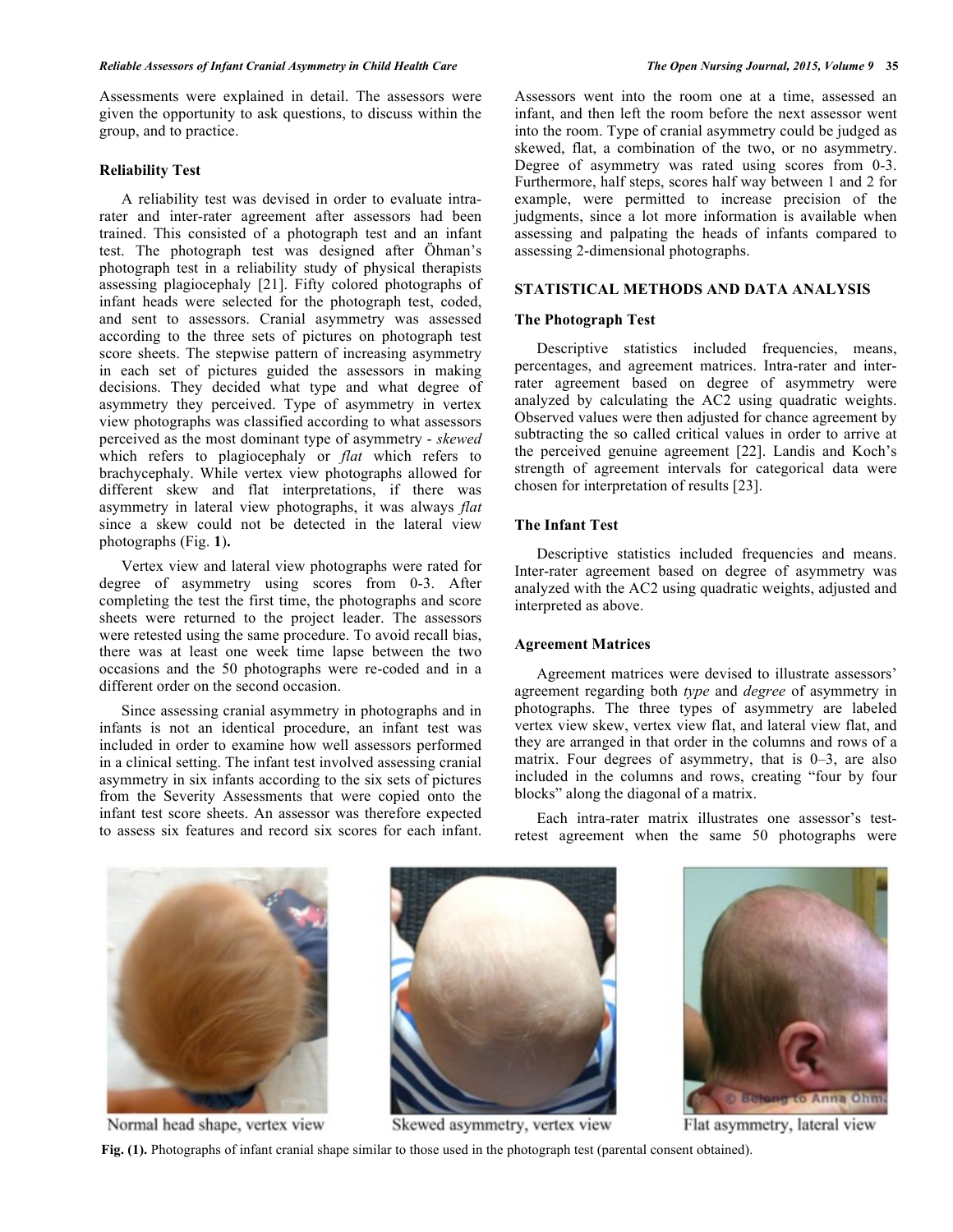assessed on two occasions. This resulted in 50 observations in each intra-rater matrix. Each inter-rater matrix illustrates the summed inter-rater agreement of the 15 inter-rater pairs when six assessors assessed the 50 photographs on one of the occasions. The 15 inter-rater pairs are created from all the different assessor combinations when six assessors are tested on one occasion and intra-rater combinations are removed. The 15 inter-rater pairs multiplied by the 50 assessed photographs resulted in 750 inter-rater observations each time the test was taken.

*Perfect agreement* is expressed as frequencies on the diagonal of a matrix. Intra-rater agreement was perfect when an individual recorded the exact same judgment regarding both *type and degree* of asymmetry for a particular photograph both times that individual took the test. Interrater agreement was perfect when an inter-rater pair recorded the exact same judgment regarding both type and degree of asymmetry for a particular photograph in the first series of photographs – labeled Test in the matrices, or the second series of photographs – labeled Retest in the matrices.

*Disagreements* regarding *degree* of asymmetry are denoted as frequencies in non-diagonal cells where increased distance from the diagonal of a matrix indicates stronger disagreement.

"*Misclassifications*", disagreements regarding *type* of asymmetry, are denoted as frequencies in the area outside the four by four blocks. An example of an intra-rater "misclassification" is if an individual assessed a photograph as skewed in the Test and flat in the Retest. An example of an inter-rater "misclassification" is if Assessor A assessed photograph Z as skewed while Assessor B assessed photograph Z as flat in the Retest. On the other hand, if a photograph was assessed as no asymmetry once and mild asymmetry once, the observation is considered a disagreement in *degree* of asymmetry, not a "misclassification".

#### **Agreement Measure**

An agreement coefficient named "Agreement Coefficient 2" and denoted AC2 was used to calculate agreement based on *degree* of asymmetry. This agreement measure allows for multi-raters and ordered categorical data, weighs disagreements, and adjusts for chance agreement to arrive at the perceived genuine agreement [22]. Furthermore, it limits chance agreement probability to a maximum of 50 % [24].

Each estimated agreement coefficient was adjusted for possible sampling errors before interpretation. Adjustment was done by subtracting a so called critical value from the observed value to avoid agreement values inflated by chance. The adjustments made depended on the number of subjects, raters, and response categories used in a situation when everything else is equivalent. Adjusted coefficients were then interpreted according to pre-defined standards that are widely used in agreement statistics but arbitrary [22]. Landis and Koch's strength of agreement intervals for categorical data were selected for our interpretations [23].

## **ETHICAL CONSIDERATIONS**

Approval from the Regional Ethics Review Board in Gothenburg, Sweden was obtained for the project (Dnr: 41811). Written informed parental consent was obtained for each infant. If any significant asymmetry was detected in infants, parents were offered professional advice.

Photographs were selected among publicly published photographs on various plagiocephaly and brachycephaly websites. No child could be identified in the photographs by these assessors. Furthermore, photographs were only used for the photograph test, and assessors returned all photographs to the project leader after each test was taken. Photographs were not distributed or used in any other way.

#### **RESULTS**

#### **The Photograph Test**

Intra-rater agreement is described in six intra-rater matrices (Table **1**). Assessors are denoted A through F in Table **1** and the percentages of perfect agreement were 72, 64, 74, 84, 78 and 64 respectively, mean 73. In other words, nearly three quarters of all the intra-rater observations had perfect agreement regarding *type and degree* of asymmetry. Disagreements regarding *degree* of asymmetry are infrequent and adjacent to the diagonals of matrices in all but three instances, indicating most agreement was minor. The sporadic "misclassifications" are seen in areas outside the four by four blocks. Four vertex view photographs accounted for all of the "misclassifications".

Inter-rater agreement is described in two inter-rater matrices (Table **2**). Inter-rater agreement in the Test and the Retest appear to be quite similar. Of the 750 inter-rater observations in the Test, 491 are on the diagonal (65% of perfect agreement). There are 251 degree of asymmetry disagreements (33% of responses) and 217 of these (86%) are adjacent to the diagonal, indicating most disagreement was minor. There are 25 observations outside the four by four blocks, so these are considered "misclassifications" (3% of responses), and the same four vertex view photographs as before accounted for all of them. Of the 750 inter-rater observations in the Retest, 473 are on the diagonal (63% of perfect agreement). There are 269 degree of asymmetry disagreements (36% of responses) and 235 of these (87%) are adjacent to the diagonal, indicating most disagreement was minor. There are 14 observations outside the four by four blocks, so these are considered "misclassifications" (2% of responses), and the same four vertex view photographs as before accounted for all of them.

Strength of agreement based on degree of asymmetry was substantial for the intra-raters when analyzed with the AC2 using quadratic weights, adjusted (Table **3**), and then interpreted according to Landis and Koch's intervals (Table **4**). There was substantial strength of agreement for each of the six assessors. Mean adjusted intra-rater AC2 corrected for chance agreement was 0.69 [0.63; 0.76].

Strength of agreement based on degree of asymmetry was also substantial for the inter-raters when analyzed with the AC2 using quadratic weights, adjusted, and interpreted according to Landis and Koch's intervals. The inter-rater AC2 was 0.82 in the Test and 0.81 in the Retest. The adjusted inter-rater AC2s corrected for chance agreement were 0.72 and 0.71 respectively (Table **3**). There were no missing values in the photograph test.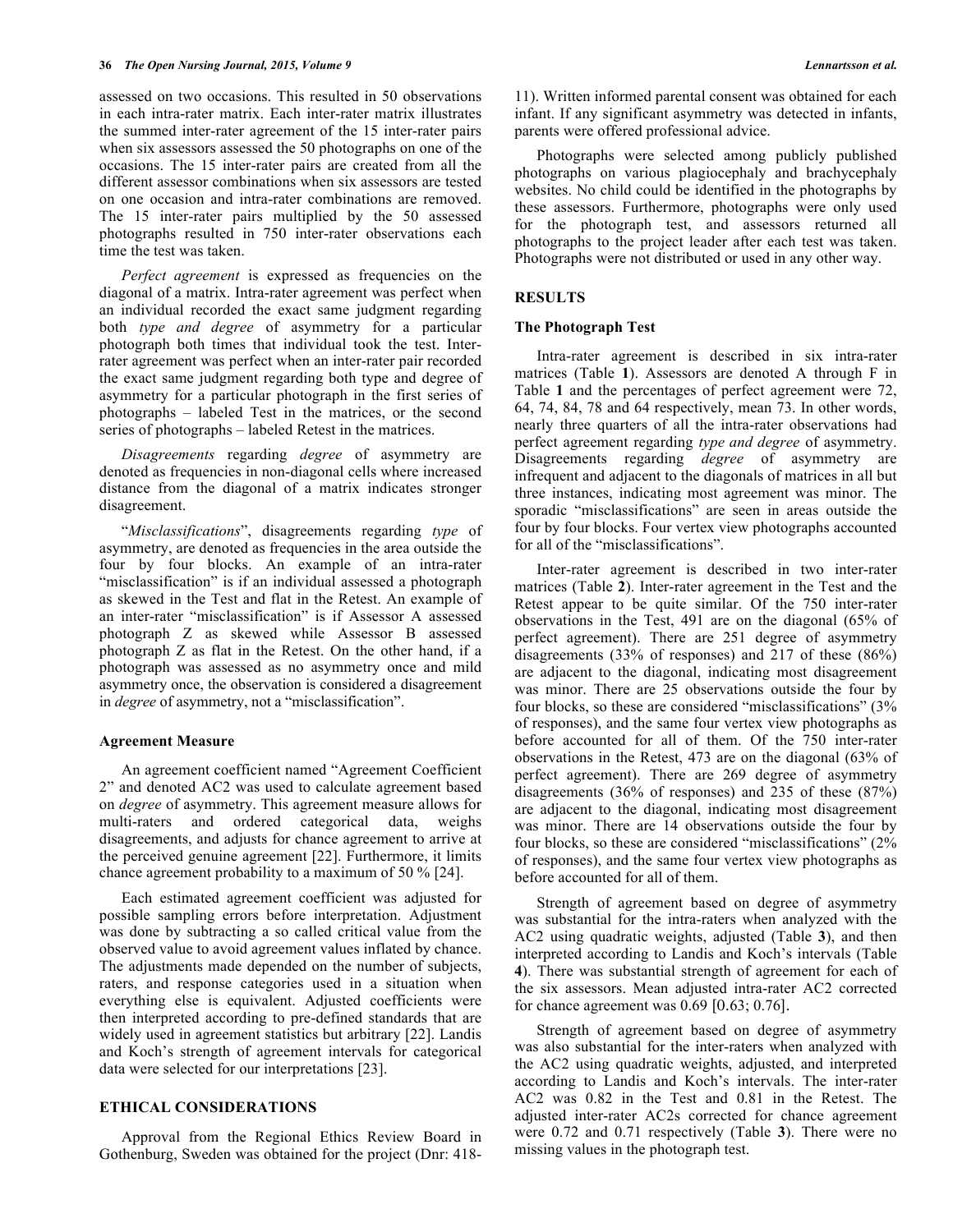## **Table 1. Frequencies of intra-rater agreement of cranial asymmetry in 50 photographs and sorted by type of asymmetry as judged by 6 assessors tested and retested one week later.**



Degree of asymmetry:  $0 = none$ ,  $1 = mild$ ,  $2 = moderate$  and  $3 = severe$ .

Perfect agreement is expressed as frequencies on the diagonal. Disagreements regarding degree of asymmetry are expressed as frequencies in non-diagonal cells where increased distance from the diagonal indicates stronger disagreement. Frequencies in areas outside four by four blocks indicate a photograph was judged as skewed one time and flat the other time.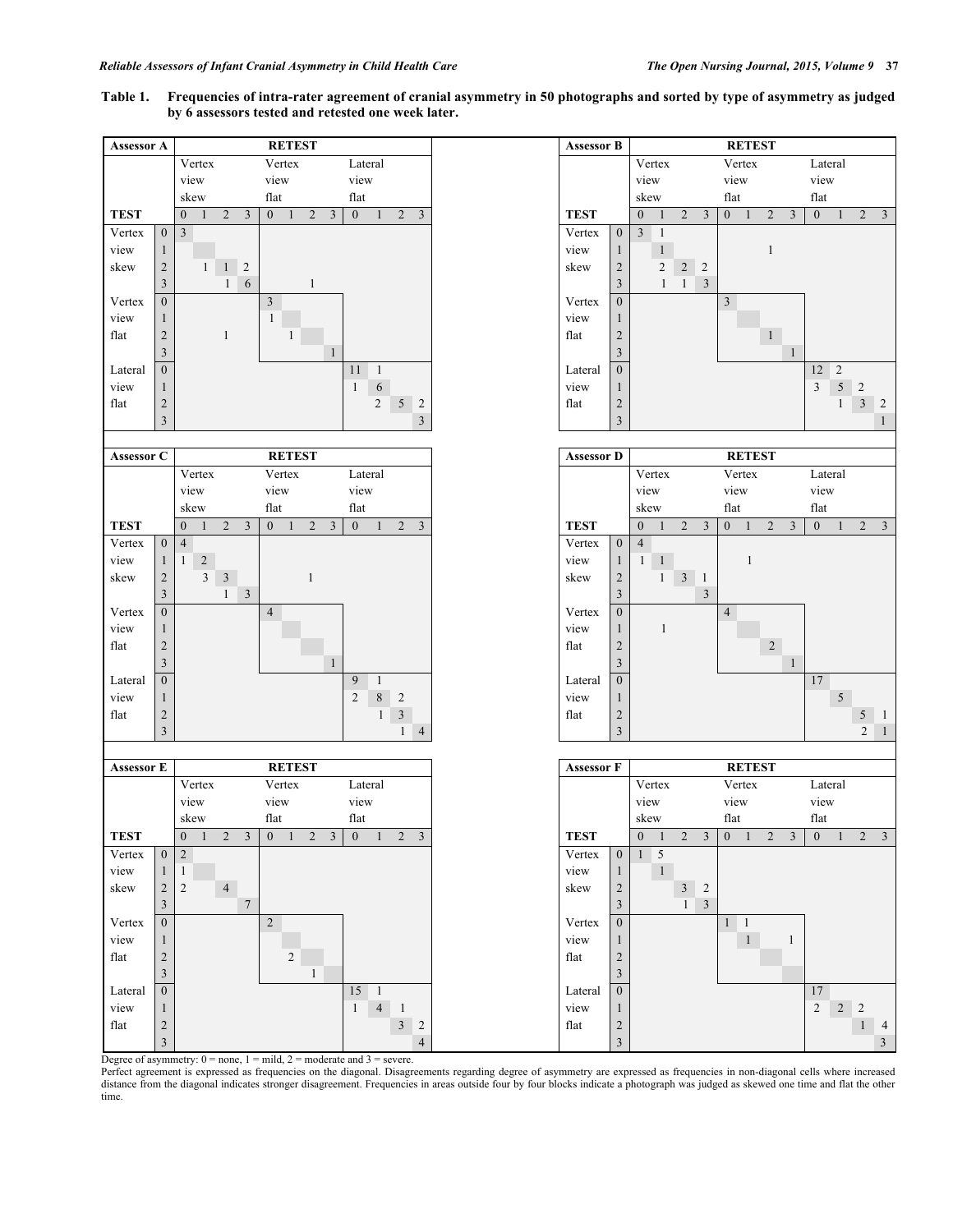**Table 2. Frequencies of inter-rater agreement sorted by type of asymmetry in 50 photographs when 6 assessors judged cranial asymmetry on 2 occasions.**

| <b>TEST</b>           |                  |                  |                |                |                | <b>ASSESSOR 2</b> |                  |                |                |                  |              |                |                |
|-----------------------|------------------|------------------|----------------|----------------|----------------|-------------------|------------------|----------------|----------------|------------------|--------------|----------------|----------------|
|                       |                  | Vertex           |                |                |                | Vertex            |                  |                |                | Lateral          |              |                |                |
|                       |                  | view             |                |                |                | view              |                  |                |                | view             |              |                |                |
|                       |                  | skew             |                |                |                | flat              |                  |                |                | flat             |              |                |                |
| <b>ASSESSOR1</b>      |                  | $\boldsymbol{0}$ | $\mathbf{1}$   | $\overline{2}$ | 3              | $\boldsymbol{0}$  | $\mathbf{1}$     | $\overline{2}$ | 3              | $\boldsymbol{0}$ | $\mathbf{1}$ | 2              | $\mathfrak{Z}$ |
| Vertex                | $\boldsymbol{0}$ | 46*              | $\overline{4}$ | $\overline{4}$ |                |                   |                  |                |                |                  |              |                |                |
| view                  | $\mathbf{1}$     | $\overline{4}$   | $\,$ 8 $\,$    | $\mathfrak{Z}$ | $\overline{c}$ |                   | $\overline{c}$   | $\overline{4}$ |                |                  |              |                |                |
| skew                  | $\overline{2}$   | 8                | 3              | 51             | 14             |                   | 3                | $\sqrt{2}$     |                |                  |              |                |                |
|                       | $\mathfrak{Z}$   |                  | 6              | 21             | 54             |                   | 1                | $\mathfrak{Z}$ |                |                  |              |                |                |
| Vertex                | $\boldsymbol{0}$ |                  |                |                |                | $46*$             |                  |                |                |                  |              |                |                |
| view                  | 1                |                  |                | $\mathbf{1}$   |                | $\mathfrak s$     |                  |                |                |                  |              |                |                |
| flat                  | $\overline{2}$   |                  | 5              | $\overline{4}$ |                | $\overline{4}$    | $\mathfrak{Z}$   | $\sqrt{5}$     |                |                  |              |                |                |
|                       | 3                |                  |                |                |                |                   | 5                |                | 10             |                  |              |                |                |
| Lateral               | $\boldsymbol{0}$ |                  |                |                |                |                   |                  |                |                | 177              | 19           |                |                |
| view                  | $\mathbf{1}$     |                  |                |                |                |                   |                  |                |                | 53               | 56           | 18             |                |
| flat                  | $\overline{2}$   |                  |                |                |                |                   |                  |                |                | $\overline{4}$   | 28           | 50             | 16             |
|                       | 3                |                  |                |                |                |                   |                  |                |                |                  |              | 10             | 34             |
|                       |                  |                  |                |                |                |                   |                  |                |                |                  |              |                |                |
|                       |                  |                  |                |                |                |                   |                  |                |                |                  |              |                |                |
| <b>RETEST</b>         |                  |                  |                |                |                | <b>ASSESSOR 2</b> |                  |                |                |                  |              |                |                |
|                       |                  | Vertex           |                |                |                | Vertex            |                  |                |                | Lateral          |              |                |                |
|                       |                  | view             |                |                |                | view              |                  |                |                | view             |              |                |                |
|                       |                  | skew             |                |                |                | flat              |                  |                |                | flat             |              |                |                |
| <b>ASSESSOR1</b>      |                  | $\boldsymbol{0}$ | 1              | $\overline{c}$ | 3              | $\boldsymbol{0}$  | 1                | $\overline{2}$ | $\overline{3}$ | $\boldsymbol{0}$ | $\mathbf{1}$ | $\overline{2}$ | 3              |
| Vertex                | $\boldsymbol{0}$ | $42*$            | 16             |                |                |                   |                  |                |                |                  |              |                |                |
| view                  | 1                | 7                | 13             | 12             | 6              |                   | $\sqrt{2}$       | $\mathbf{1}$   |                |                  |              |                |                |
| skew                  | $\overline{2}$   |                  | 10             | 28             | 9              |                   |                  | $\overline{4}$ |                |                  |              |                |                |
|                       | 3                | $\overline{c}$   | 10             | 14             | 62             |                   |                  |                |                |                  |              |                |                |
| Vertex                | $\overline{0}$   |                  | $\mathbf{1}$   |                |                | 42*               | $\sqrt{2}$       |                |                |                  |              |                |                |
| view                  | $\mathbf{1}$     | $\,1\,$          |                |                |                |                   | $\boldsymbol{7}$ | $\,1\,$        |                |                  |              |                |                |
| flat                  | $\overline{2}$   |                  | $\mathfrak{Z}$ | $\sqrt{2}$     |                | $\boldsymbol{2}$  | 9                | $\overline{4}$ | $\,1$          |                  |              |                |                |
|                       | 3                |                  |                |                |                |                   |                  | $\overline{4}$ | 10             |                  |              |                |                |
| Lateral               | $\boldsymbol{0}$ |                  |                |                |                |                   |                  |                |                | 180              | 23           |                |                |
| view                  | $\mathbf{1}$     |                  |                |                |                |                   |                  |                |                | 58               | 41           | 19             | $\overline{4}$ |
| $\operatorname{flat}$ | $\sqrt{2}$       |                  |                |                |                |                   |                  |                |                | $\boldsymbol{9}$ | $\,$ 8 $\,$  | 39             | 25             |

Degree of asymmetry:  $0 = none$ ,  $1 = mild$ ,  $2 = moderate$  and  $3 = severe$ .

Perfect agreement is expressed as frequencies on the diagonal. Disagreements regarding degree of asymmetry are expressed as frequencies in non-diagonal cells where increased distance from diagonal indicates stronger disagreement. Frequencies in areas outside four by four blocks indicate a photograph was judged as skewed by one assessor and flat by another.

\*Counts included in 2 cells when a photograph was judged to have no asymmetry since that indicates both 0 skew *and* 0 flat agreement. These counts are only used once in calculations.

## **The Infant Test**

The six four-month-old infants that were assessed on the same day in the same clinic are described in Table **5** according to background information suspected to be determinants of NSP. The measures we considered are typically found in healthy infants. They were present in participants just as they are present in the general infant population, and therefore, these infants were deemed suitable for the test.

Table **6** describes inter-rater agreement based on *type* of cranial asymmetry. When asymmetry was present according to the reference rater, the assessors *detected* it, but there was no complete agreement among assessors for any of the five infants with asymmetry. In Table **7**, assessors' *detection* of asymmetry corresponded with the reference rater in 23 of 24 instances, which is nearly perfect. The only aberration was that Rater 4 missed asymmetry in one infant. Inter-rater agreement based on *degree* of asymmetry was analyzed with AC2 using quadratic weights and found to be 0.83 [0.70; 0.97]. After correction for chance agreement, the adjusted AC2 was 0.73 [0.60; 0.87]. This indicates substantial strength of agreement based on degree of asymmetry when interpreted according to Landis and Koch's intervals.

## **DISCUSSION**

The study shows that the assessors were reliable and inter-changeable when using the Severity Assessments as a tool to estimate infant cranial asymmetry. Furthermore, their ability to *detect* asymmetry in the clinical setting was excellent. We strove for a thorough analysis since evaluating reliability of assessors in this study was not straightforward for several reasons.

The scales in Cranial Technologies' Severity Assessments are linear, yet we believe the difference between no asymmetry and mild asymmetry represents a small difference, while the difference between mild and moderate is an important difference because moderate asymmetry includes secondary asymmetries [16, 17]. The asymmetry progression between moderate and severe is probably much more important, because, as we see it, increasing skull alterations involve increasing consequences for the infant. Furthermore, asymmetry progression is actually on a continuum, not in steps. Because of our nonlinearity assumption concerning increasing asymmetry, we chose to use quadratic weights when analyzing agreement based on degree of asymmetry. We assumed that a quadratic increase best reflects the increasing asymmetry since we were unable to ascertain this. This information is not available as far as we know.

Translating agreement into a valid and fair single measure is a complex undertaking. The appropriate agreement measure needs to be chosen. Cohen's kappa only works for two raters while Fleiss' kappa works for multiraters but does not consider weighing disagreement [25]. AC2 allows for multi-raters and ordered categorical data, weighs disagreements, and adjusts for chance agreement. Furthermore, the AC2 limits chance agreement probability to a maximum of 50%, a reasonable value, while kappa statistics do not [24]. It was therefore deemed the only appropriate agreement measure for this study. The AC2 produces more robust measurements due to the way the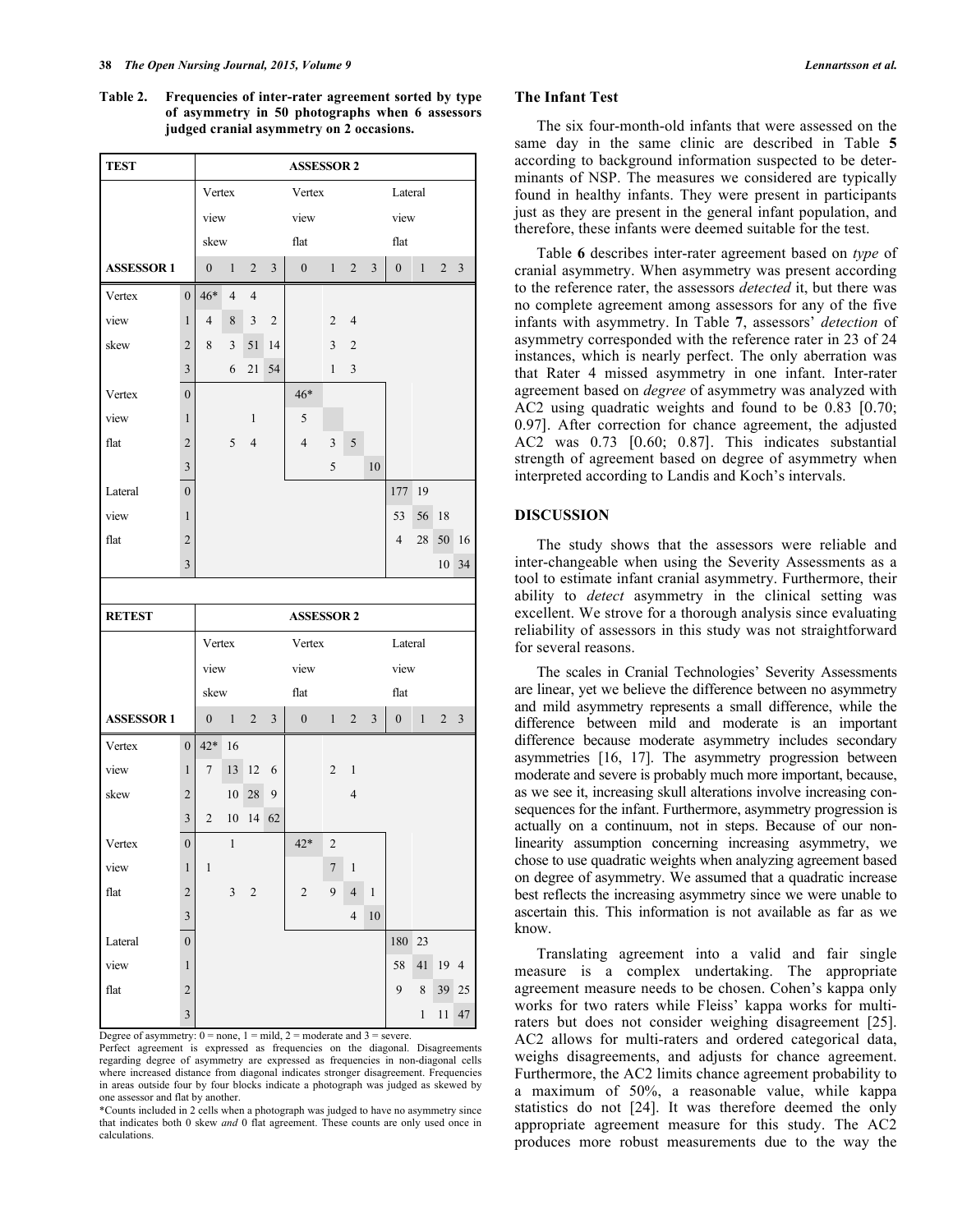**Table 3. Agreement coefficients using AC2 with quadratic weights and corrected for chance agreement when 6 assessors judged degree of cranial asymmetry in 50 photographs on two occasions.**

| <b>Assessors</b>    | AC2 with Quadratic Weights [95% CI] | AC2 [95% CI] Corrected for Chance Agreement |
|---------------------|-------------------------------------|---------------------------------------------|
| Assessor A          | $0.90$ [0.85; 0.95]                 | $0.70$ [0.65; 0,75]                         |
| Assessor B          | $0.84$ [0.76; 0.92]                 | $0.64$ [0.56; 0.72]                         |
| Assessor C          | $0.91$ [0.86; 0.96]                 | $0.71$ [0.66; 0.76]                         |
| Assessor D          | $0.96$ [0.92; 0.99]                 | $0.76$ [0.72; 0.79]                         |
| Assessor E          | $0.88$ [0.79; 0.97]                 | $0.68$ [0.59; 0.77]                         |
| Assessor F          | $0.86$ [0.78; 0.94]                 | $0.66$ [0.58; 0.74]                         |
| Intra-rater mean    | $0.89$ [0.83; 0.96]                 | $0.69$ [0.63; 0.76]                         |
| Inter-raters test 1 | $0.82$ [0.74; 0.91]                 | $0.72$ [0.64; 0.81]                         |
| Inter-raters test 2 | $0.81$ [0.73; 0.89]                 | $0.71$ [0.63; 0.79]                         |

The heading Assessors in column 1 refers to 6 individuals and mixed tables – the intra-rater mean and the inter-rater pairs created the first time and second time the test was taken. Column 2 includes observed values. Column 3 includes values corrected for chance agreement to arrive at perceived genuine agreement.

agreement values are calculated. The next step is to interpret these values. We chose from a number of different value systems, all quite arbitrary by definition [22], and we decided on Landis and Koch since it is widely used, well known and generally accepted. On the other hand, if our degree of asymmetry results had not been adjusted, they would all have been interpreted as "nearly perfect" according to Landis & Koch's strength of agreement intervals.

**Table 4. An adaptation from Landis & Koch's intervals when interpreting strength of agreement using kappa statistics.**

| <b>Agreement Statistic</b> | <b>Strength of Agreement</b> |
|----------------------------|------------------------------|
| 0.0<                       | Poor                         |
| $0.00 \text{ to } 0.20$    | Slight                       |
| $0.21$ to $0.40$           | Fair                         |
| $0.41$ to $0.60$           | Moderate                     |
| $0.61$ to $0.80$           | Substantial                  |
| $0.81$ to $1.00$           | <b>Almost Perfect</b>        |

Only one trait should be analyzed at a time in agreement statistics. We examined two traits – *degree* of asymmetry that could be analyzed with an agreement measure and *type*  of asymmetry that could not be analyzed. We therefore devised an agreement matrix which enables a graphic description of agreement based on two traits. This is an idea that we find provides a richer description of the agreement.

There were several aspects to consider in the descriptions of agreement. Information available in photographs is limited, and vertex view photographs leave room for different interpretations. Some photographs were not as straightforward as others. They were purposely chosen to encourage assessors to think more carefully. Sometimes it was difficult for assessors to discern if vertex view photographs depicted skewed or flat cranial asymmetry. Due to the partial information, there was some educated guessing, and consequently, we would expect some variability in the photograph test. This potentially explains the "misclassifications" seen outside the four by four blocks in the matrices. As it turned out, the same four vertex view photographs accounted for all of these deviations.

**Table 5. Frequencies and means of background information on 6 infants judged for cranial asymmetry on the same day at one clinic.**

|                                        | Frequency      | Mean        |
|----------------------------------------|----------------|-------------|
| <b>Infant Characteristics</b>          |                |             |
| Males                                  | $\overline{2}$ |             |
| Females                                | 4              |             |
| Twins                                  | $\mathfrak{D}$ |             |
| Mean age at assessment                 |                | 15.3 weeks  |
| <b>Birth Related Factors</b>           |                |             |
| Firstborn                              | 3              |             |
| Normal delivery                        | 5              |             |
| Vacuum extraction                      | 1              |             |
| Mean birth weight                      |                | 3,284 grams |
| Mean gestational age                   |                | 38.8 weeks  |
| <b>Other Suspected Determinants</b>    |                |             |
| Cranial flat spot at birth             | $\theta$       |             |
| Exhibited side preference              | 3              |             |
| Only bottle fed                        | 3              |             |
| Always placed supine                   | 2              |             |
| No infant pillow when sleeping supine. | $\overline{c}$ |             |

Information includes characteristics and factors potentially related to cranial asymmetry.

Since a photograph test is probably not the best way to judge reliability of assessors, an infant test was included. Assessing infants allows for palpation and also assessment of more asymmetry features. However, assessing infants complicates decision making. Infants cannot be depended on to keep still, and it is a challenge to assess infants that do not cooperate. Infants' behavior and/or position may have differed during the 5 consecutive assessments each infant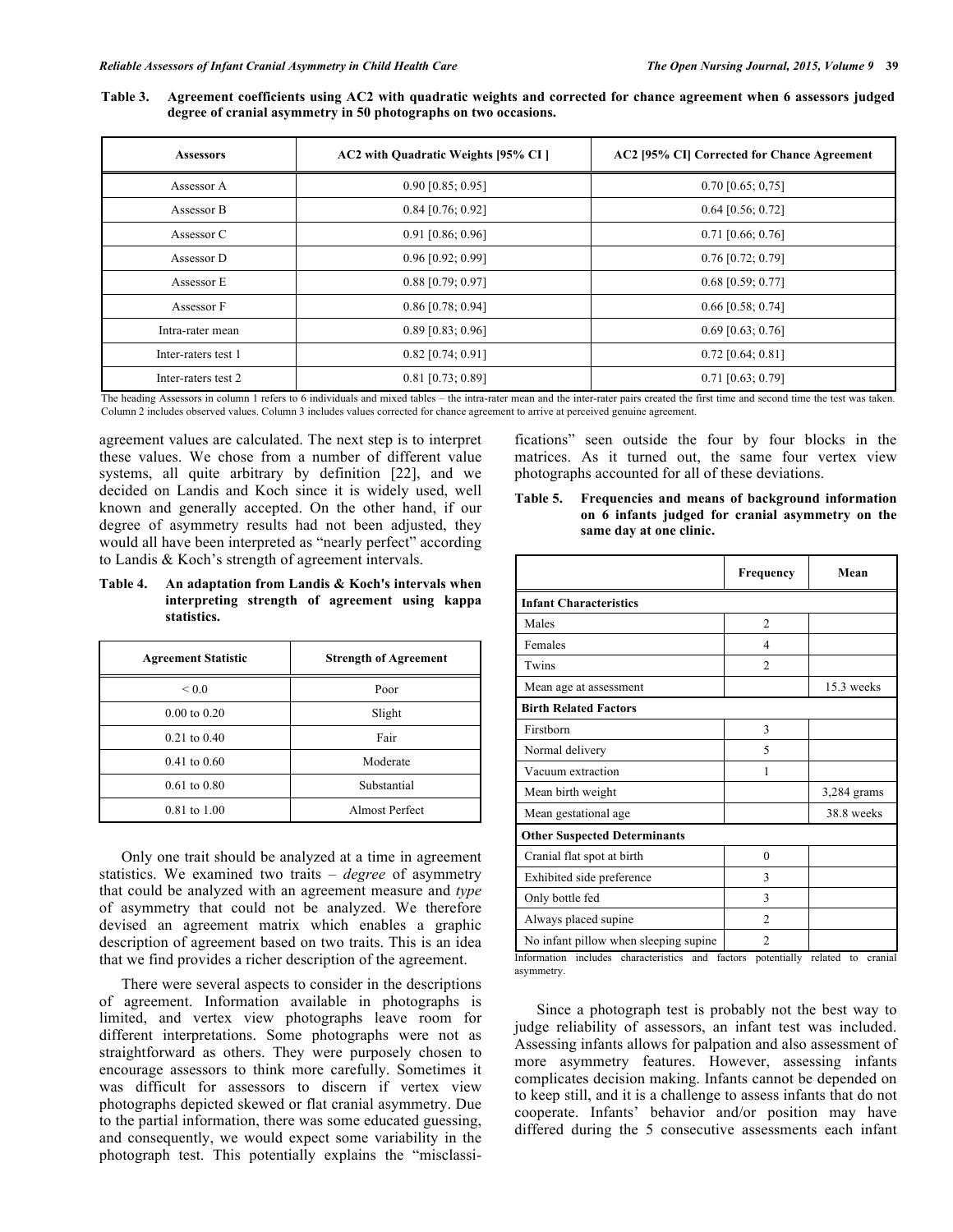**Table 6. Classification of cranial asymmetry seen in rows for each of 6 infants judged on the same day at the same clinic by 4 assessors and a reference rater.**

|        |              | Reference |       |                |       |
|--------|--------------|-----------|-------|----------------|-------|
| Infant | ${\bf A1}$   | A2        | A3    | A <sub>4</sub> | Rater |
|        | b            | b         | b     | b              | $p+b$ |
| 2      | $p+b$        | $p+b$     | p     | p              | $p+b$ |
| 3      | $p+b$        | p         | $p+b$ | p              | $p+b$ |
| 4      | $p+b$        | b         | $p+b$ | b              | b     |
| 5      | $p+b$        | b         | $p+b$ | $\theta$       | $p+b$ |
| 6      | $\mathbf{0}$ | 0         | 0     | 0              |       |

Key:  $p =$  plagiocephaly,  $b =$  brachycephaly,  $p + b =$  both, and  $0 =$  no flattening.

**Table 7. Frequencies of four assessors' agreement with the reference rater regarding presence of cranial asymmetry in 6 infants assessed one day at the same clinic.**

|             |                  | <b>Asymmetry by Reference Rater</b> |          |  |  |
|-------------|------------------|-------------------------------------|----------|--|--|
| Assessor    | <b>Asymmetry</b> | N <sub>0</sub>                      | Yes      |  |  |
| A           | No.              |                                     | $\Omega$ |  |  |
|             | Yes              | 0                                   | 5        |  |  |
| B           | No.              |                                     | $\Omega$ |  |  |
|             | Yes              | 0                                   | 5        |  |  |
| $\mathbf C$ | No.              |                                     | $\Omega$ |  |  |
|             | Yes              | 0                                   | 5        |  |  |
| D           | No.              |                                     |          |  |  |
|             | Yes              |                                     | 4        |  |  |

was subjected to in the infant test, which may have affected decisions. Sometimes decision making gets rushed. Furthermore, the human eye cannot readily discern millimeter differences in the cut-off points in the sets of pictures in the Severity Assessments, and an individual's features do not always correspond with the template. In addition, different infant characteristics leave room for different interpretations. Therefore, consistency becomes complicated. The complexity of assessing live infants is illustrated in the following observations an assessor spontaneously wrote: *The whole procedure with assessments is certainly complex. There is so much that happens during the measurement situation, parents, siblings, children, and the relationship one gets. Lively, alert, cooperative, suspicious, tired, children with long hair, etcetera, children who look at us in different ways. Staff, the clinics, or home visits.* Nevertheless, it seems as though the assessors performed just as well in a clinical setting, because the interrater AC2s in this study are nearly identical in the photograph test and the infant test.

An agreement matrix was not useful in the infant test due to the numerous rating options and the small sample. Instead, we examined the clinical agreement of the assessors, similar

to the concepts of sensitivity and specificity (Table **6**). When comparing these 24 asymmetry/no asymmetry decisions to the reference rater, asymmetry was missed only once by one assessor and there was no over-diagnosing. With the simplified agreement criterion "asymmetry" or "no asymmetry", clinical performance appeared to be excellent.

Physical findings often rely on some degree of subjective interpretation by observers [13]. Some possible systematic variation was noticed in the data. This could be due to different attitudes and/or different ways of reasoning. These are subjective influences that cannot be removed by better planning. Nevertheless, as Bland and Altman wrote, " We should ask if agreement is good enough for a particular purpose, not whether it conforms to some absolute, arbitrary criterion" [26]. This pragmatic attitude is encouraging, because while precision instruments do not seem appropriate for cranial asymmetry screening during child health visits, the Severity Assessments seem to be both appropriate and useful.

Also encouraging for our project is that specially trained pediatric nurse practitioners working in a cranial facial program in the United States were found to be effective and safe when assessing NSP and screening for craniosynostosis [27]. That study is not directly comparable to what we did in our project because these were nurse practitioners who worked in a craniofacial center and were trained by cranial facial surgeons. These nurse practitioners screened for craniosynostosis and followed up NSP cases, whereas the focus of our project is to develop effective prevention strategies by providing an NSP education for the child health nurse clinicians. The child health nurse clinicians in Sweden are required to be either public health nurse specialists or pediatric nurse specialists. Nevertheless, these are both examples of the increasing involvement and expanding responsibility of nurses working with NSP. This reliability study is one step in our NSP prevention methodology development.

#### **STRENGTHS AND LIMITATIONS OF THE STUDY**

The study has several strengths. The design includes both a photograph test and a live subject test. There is no missing data in the photograph test. An agreement matrix was devised to provide a richer description of the agreement. The selected agreement measure was appropriate for the situation and the choice of weights was carefully deliberated. The AC2s were adjusted for chance agreement to avoid results that are artificially inflated by sampling errors. When interpreted, results indicate that strength of agreement based on degree of asymmetry was substantial, one interval less than "almost perfect". We have reported subjective influences conscientiously.

A limitation is that a photograph test is not the optimal way to judge reliability of assessors whose intended task is to assess cranial asymmetry in live infants. Another limitation is that the sample in the infant test was small.

## **CONCLUSION**